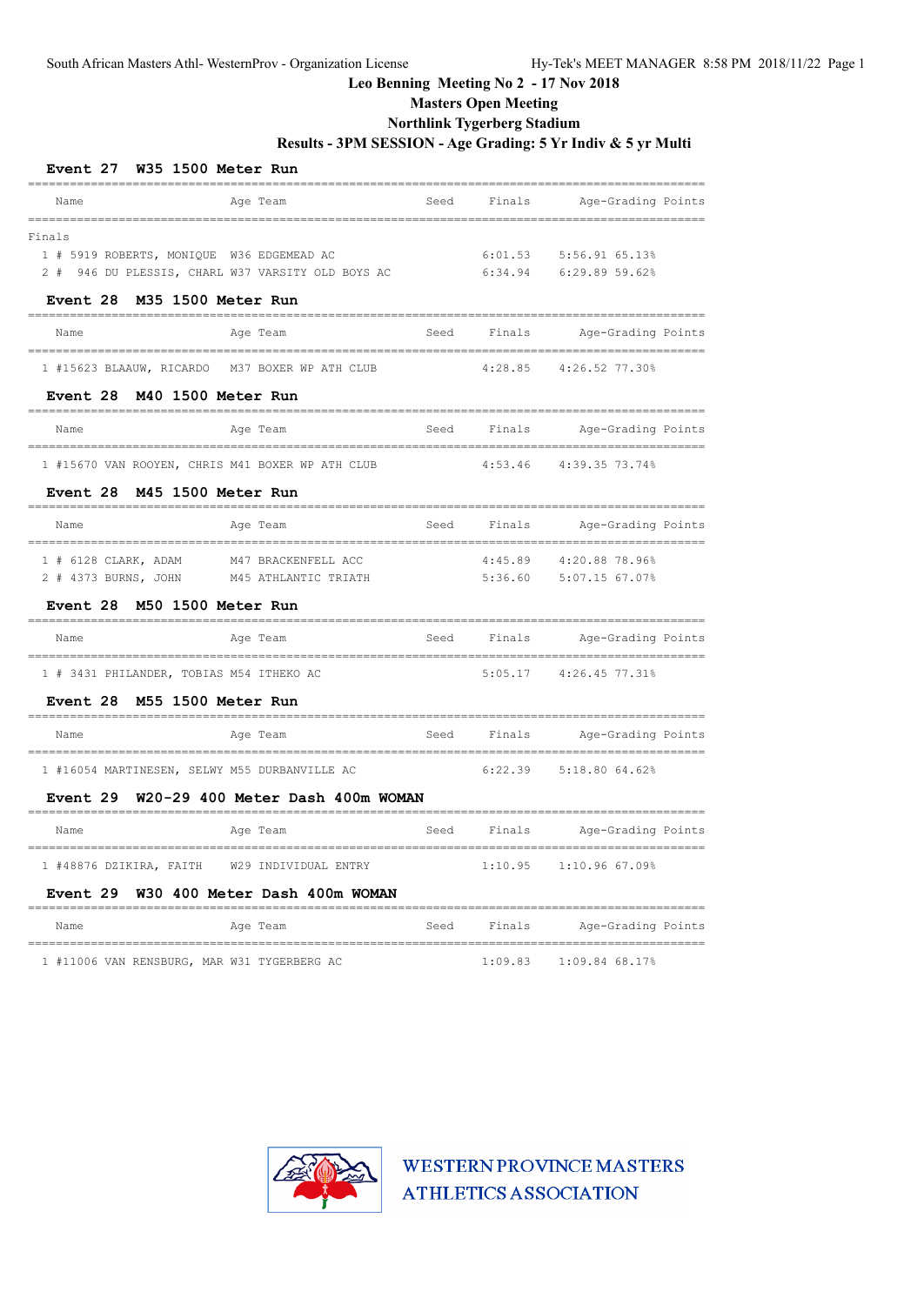## **Masters Open Meeting**

## **Northlink Tygerberg Stadium**

### **Results - 3PM SESSION - Age Grading: 5 Yr Indiv & 5 yr Multi**

| Event 29 W35 400 Meter Dash 400m WOMAN          |                  |                |                    |                                        |       |
|-------------------------------------------------|------------------|----------------|--------------------|----------------------------------------|-------|
| Age Team<br>Name                                |                  | Seed<br>Finals | Age-Grading Points |                                        |       |
| W39 BELLVILLE AC<br>1 # 9551 KOTZE, RETHA       |                  | 1:11.90        | $1:10.46$ 67.57%   |                                        |       |
| Event 29 W55 400 Meter Dash 400m WOMAN          |                  |                |                    |                                        |       |
| Age Team<br>Name                                |                  | Finals<br>Seed | Age-Grading Points |                                        |       |
| 1 # 2223 RUPPERT, ANNETTE W55 STRAND AC         |                  | 1:19.08        | 1:04.59 73.70%     |                                        |       |
| Event 30 M35 400 Meter Dash 400m MEN            |                  |                |                    |                                        |       |
| Age Team<br>Name                                |                  | Seed<br>Finals | Age-Grading Points |                                        |       |
| 1 # 8680 LE GRANGE, JACOBU M38 CAPE MULTI-SPORT |                  | 59.82          | 57.76 74.77%       |                                        |       |
| Event 30 M45 400 Meter Dash 400m MEN            |                  |                |                    |                                        |       |
| Name<br>Age Team                                |                  | Seed<br>Finals | Age-Grading Points |                                        |       |
| 1 # 8323 BASSON, MARIUS M46 ORANJERIVIER AK     |                  | 56.63          | 51.28 84.21%       |                                        |       |
| 2 # 9172 VAN ZYL, OLOFF M49 CAPE PEN UNIVERS    |                  |                | 57.93 52.45 82.32% |                                        |       |
| 3 # 1247 SOLOMONS, ANTHONY M48 BOLMA            |                  | 58.98          | 53.41 80.86%       |                                        |       |
| Event 31 W30 Javelin Throw                      |                  |                |                    |                                        |       |
| Name                                            | Age Team         |                | Seed<br>Finals     | Age-Grading Points                     |       |
| 1 #11500 HATTINGH, OLIVE W31 BELLVILLE AC       |                  |                |                    | 10.39m   10.39m   14.23%               |       |
| Event 31 W40 Javelin Throw                      |                  |                |                    |                                        |       |
| Name                                            | Age Team         |                | Seed<br>Finals     | Age-Grading Points<br>________________ |       |
| 1 #14817 SENAYA, THEMBISIM W40 SA POLICE SER AC |                  |                |                    | 20.58m 23.61m 32.35%                   |       |
| 2 # 9541 KRUGER, SANET W42 BELLVILLE AC         |                  |                |                    | 14.80m 16.98m 23.26%                   |       |
| Event 31 W55 Javelin Throw                      |                  |                |                    |                                        |       |
| Name                                            | Age Team         |                | Seed               | Finals Age-Grading Points              |       |
| 1 #48868 SMITH, JACKIE                          | W56 BOLMA        |                | 19.25m             | 27.87m 38.19%                          |       |
| 2 #11004 DRAMAT, FARIEDA                        | W59 TYGERBERG AC |                | 19.06m             | 27.60m 37.81%                          |       |
| Event 31 W65 Javelin Throw                      |                  |                |                    |                                        | ===== |
| Name                                            | Age Team         |                | Finals<br>Seed     | Age-Grading Points                     |       |
| 1 # 368 ERASMUS, ZELDA                          | W66 BOLMA        |                | 17.44m             | 31.69m 43.42%                          |       |
| 2 # 1596 GRIESEL, RONEL                         | W66 BOLMA        |                | 16.21m             | 29.45m 40.35%                          |       |
| 3 # 1894 DURANDT, MARITA                        | W66 SWD          |                | 14.63m             | 26.58m 36.42%                          |       |

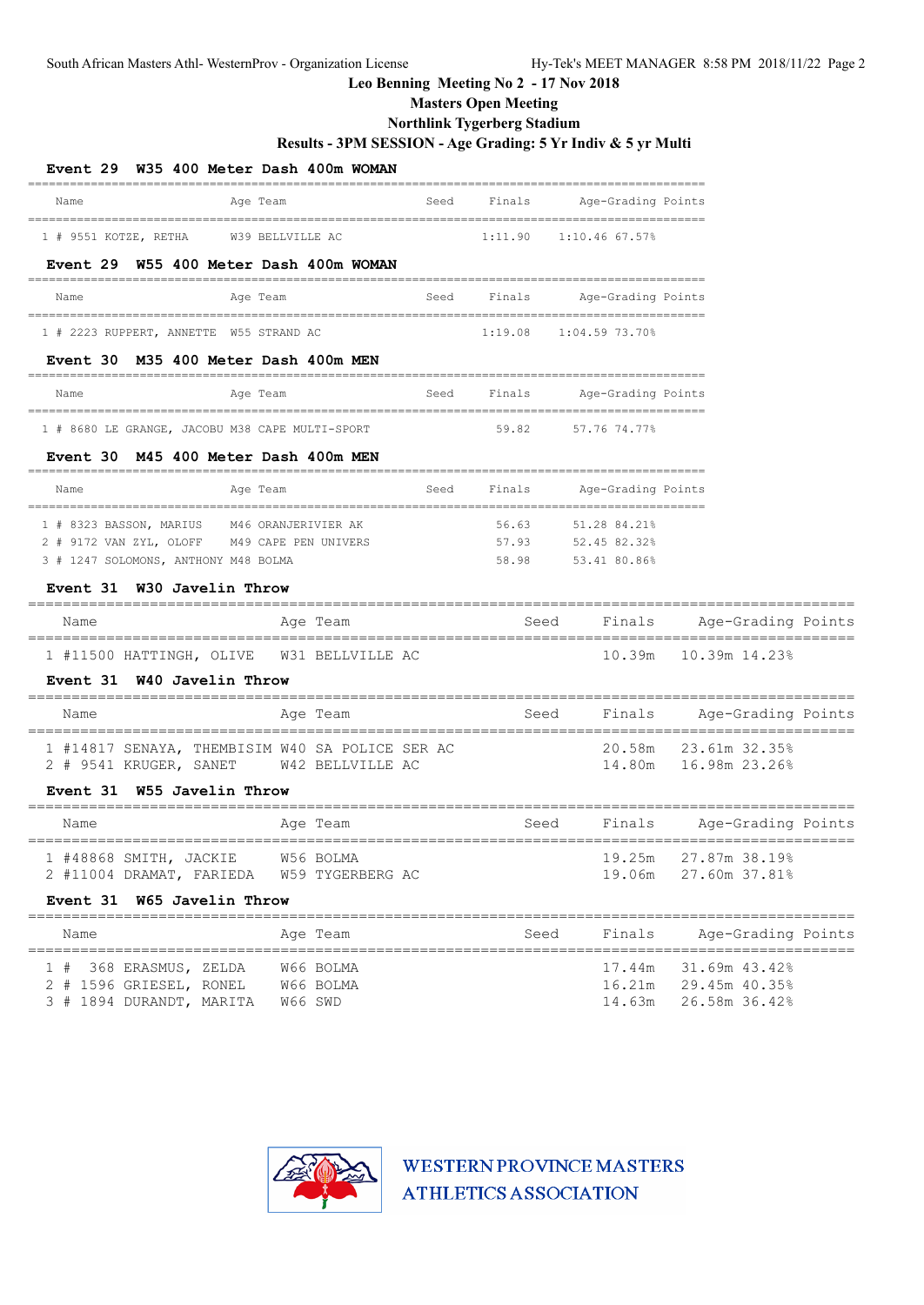**Masters Open Meeting**

## **Northlink Tygerberg Stadium**

**Results - 3PM SESSION - Age Grading: 5 Yr Indiv & 5 yr Multi**

| Event 32 M30 Javelin Throw                     |                               |      |        |                                              |
|------------------------------------------------|-------------------------------|------|--------|----------------------------------------------|
| Name                                           | Age Team                      | Seed | Finals | Age-Grading Points                           |
| 1 #10386 ISMAIL, TAWFEEQ                       | M32 MR PRICE TITANS           |      | 21.59m | 21.59m 21.92%                                |
| Event 32 M35 Javelin Throw                     |                               |      |        |                                              |
| Name                                           | Age Team                      | Seed | Finals | Age-Grading Points                           |
| 1 # 3692 WIENER, SHUKRI                        | M36 PINELANDS AC              |      | 36.44m | 36.89m 37.47%                                |
| Event 32 M40 Javelin Throw                     |                               |      |        |                                              |
| Name                                           | Age Team                      | Seed | Finals | Age-Grading Points                           |
| 1 #48869 ISMAIL, KEYAAM                        | M44 INDIVIDUAL ENTRY          |      | 24.14m | 26.22m 26.63%                                |
| Event 32 M50 Javelin Throw                     |                               |      |        |                                              |
| Name                                           | Age Team                      | Seed | Finals | Age-Grading Points                           |
| 1 #14078 SMITH, JC                             | M51 BELLVILLE AC              |      | 42.64m | 52.35m 53.16%                                |
| Event 32 M55 Javelin Throw                     |                               |      |        |                                              |
| Name                                           | Age Team                      | Seed | Finals | Age-Grading Points                           |
| 1 # 222 SMIT, JOHAN M58 BOLMA                  |                               |      | 25.52m | 34.14m 34.67%                                |
| Event 32 M65 Javelin Throw                     |                               |      |        |                                              |
| Name                                           | Age Team                      | Seed | Finals | Age-Grading Points                           |
| 1 # 3686 WALE, ANTON                           | M66 PINELANDS AC              |      | 30.50m | 47.64m 48.37%                                |
| 2 #11002 VENTER, PEET<br>3 # 420 ERASMUS, NICK | M68 TYGERBERG AC<br>M68 BOLMA |      |        | 29.06m 45.39m 46.09%<br>20.74m 32.39m 32.89% |
| Event 32 M70 Javelin Throw                     |                               |      |        |                                              |
| Name                                           | Age Team                      | Seed | Finals | Age-Grading Points                           |
| 1 # 1781 HOUGH, NORMAN                         | M71 BOLMA                     |      | 41.38m | 69.52m 70.59%                                |
| Event 32 M75 Javelin Throw                     |                               |      |        |                                              |
| Name                                           | Age Team                      | Seed | Finals | Age-Grading Points                           |
| 1 # 3780 JOHNSTON, STEVE                       | M79 PINELANDS AC              |      | 18.47m | 34.96m 35.51%                                |
| Event 32 M90 Javelin Throw                     |                               |      |        |                                              |
| Name                                           | Age Team                      | Seed | Finals | Age-Grading Points                           |
| 1 # 3728 STANNIUS, BORG                        | M90 PINELANDS AC              |      | 17.34m | 50.52m 51.30%                                |

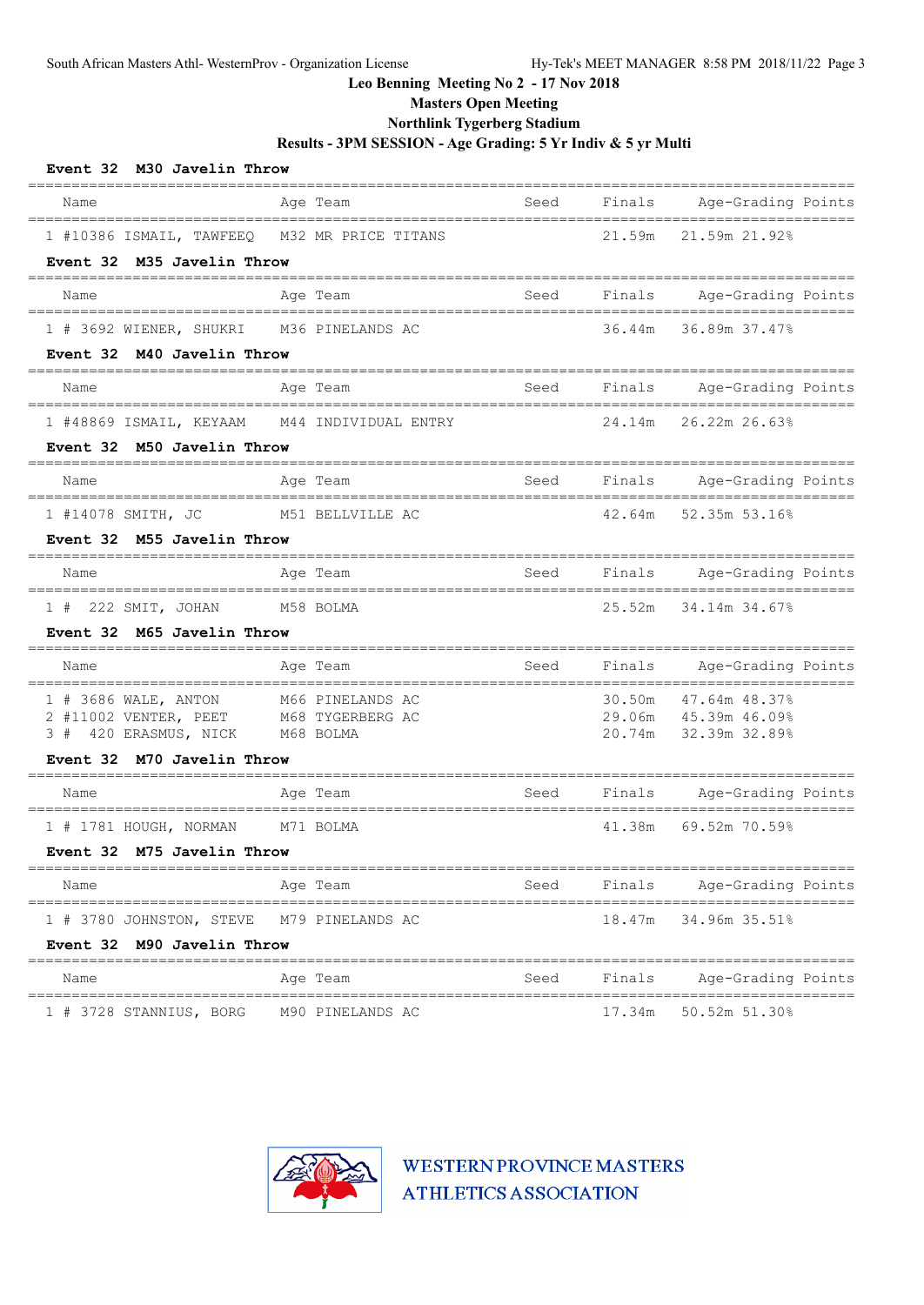### **Masters Open Meeting**

## **Northlink Tygerberg Stadium**

## **Results - 3PM SESSION - Age Grading: 5 Yr Indiv & 5 yr Multi**

=================================================================================================

### **Event 33 W50 5000 Meter Race Walk**

| Name |                                                   |  | Age Team |  |  | Seed | Finals |                             | Age-Grading Points |  |
|------|---------------------------------------------------|--|----------|--|--|------|--------|-----------------------------|--------------------|--|
|      |                                                   |  |          |  |  |      |        |                             |                    |  |
|      | 1 # 515 HORN-BOTHA, DEBOR W53 VARSITY OLD BOYS AC |  |          |  |  |      |        | $33:12.66$ $29:26.70.67.19$ |                    |  |

#### **Event 33 W55 5000 Meter Race Walk**

| Name                             | Age Team                                       | Seed | Finals | Age-Grading Points           |
|----------------------------------|------------------------------------------------|------|--------|------------------------------|
|                                  | 1 # 655 GILMOUR, TRISH W56 VARSITY OLD BOYS AC |      |        | $33:28.90$ $28:17.7369.928$  |
| 2 # 5583 SUTHERLAND, JOY W58 WPA |                                                |      |        | $35:40.80$ $30:09.20$ 65.61% |

### **Event 33 W60 5000 Meter Race Walk**

| Name                    | Age Team                | Seed | Finals | Age-Grading Points           |
|-------------------------|-------------------------|------|--------|------------------------------|
|                         |                         |      |        |                              |
| 1 # 1558 WILLIAMS, GAIL | W60 SPARTAN HARRIERS AC |      |        | $34:13.96$ $27:24.20$ 72.19% |
| 2 # 1578 JAMES, PAMELA  | W61 SPARTAN HARRIERS AC |      |        | $34:22.49$ $27:31.03$ 71.89% |
| 3 # 9556 BURGER, ERDINE | W61 BELLVILLE AC        |      |        | $34:33.51$ $27:39.85$ 71.51% |

### **Event 33 W65 5000 Meter Race Walk**

| Name                                    | Age Team                | Finals<br>Seed | Age-Grading Points       |
|-----------------------------------------|-------------------------|----------------|--------------------------|
| 1 # 8528 BLIGNAUT, FRIEDA W68 SANLAM AC |                         |                | 33:42.44 25:22.50 77.96% |
| 2<br>PEARSON, BIRDIE                    | W69 SPARTAN HARRIERS AC |                | 34:00.54 25:36.12 77.27% |
| 3 # 1369 NEL. ELIZABETH                 | W69 SPARTAN HARRIERS AC |                | 38:11.02 28:44.69 68.82% |
| 4 # 9552 ROUX, ISABEL                   | W66 BELLVILLE AC        | 38:59.97       | 29:21.53 67.38%          |
| 5 # 1894 DURANDT, MARITA                | W66 SWD                 |                | 41:36.74 31:19.55 63.15% |

### **Event 33 W70 5000 Meter Race Walk**

| Name                    | Age Team                | Seed | Finals | Age-Grading Points                |
|-------------------------|-------------------------|------|--------|-----------------------------------|
| 1 #10639 JOSEPHS, WENDY | W70 WPA                 |      |        | $35:09.40$ $24:40.80$ $80.16$ $8$ |
| 2 #10638 SCHIPPER, MARY | W72 RUNWALK FOR LIFE AC |      |        | 38:10.09 26:47.65 73.83%          |
| 3 # 1480 BOTES, HELEN   | W73 SPARTAN HARRIERS AC |      |        | $41:44.36$ $29:18.0767.52$        |

#### **Event 33 W75 5000 Meter Race Walk**

|  | Name                                              | Age Team |                         | Seed | Finals | Age-Grading Points           |
|--|---------------------------------------------------|----------|-------------------------|------|--------|------------------------------|
|  | 1 # 476 VEY, HILDEGARD W77 VARSITY OLD BOYS AC    |          |                         |      |        | 36:42.56 23:47.70 83.14%     |
|  | 2 # 1400 NORTON, MARGARET W78 SPARTAN HARRIERS AC |          |                         |      |        | $43:37.45$ $28:16.64$ 69.96% |
|  | 3 # 1514 BRENNAN, MEGAN                           |          | W75 SPARTAN HARRIERS AC |      |        | $44:52.27$ $29:05.1368.028$  |

### **Event 34 M50 5000 Meter Race Walk**

| Name                                           | Age Team      | Seed | Finals                       | Age-Grading Points |
|------------------------------------------------|---------------|------|------------------------------|--------------------|
| 1 # 9101 FISHER, EBRAHIMA M51 ATLANTIC ATHLETI |               |      | 29:23.89 25:45.00 69.75%     |                    |
| 2 # 2194 HINES, DENNIS                         | M51 STRAND AC |      | $31:13.99$ $27:21.4365.65$   |                    |
| 3 #15245 STRAUSS, PATRICK M53 SA POLICE SER AC |               |      | $34:22.09$ $30:06.19$ 59.66% |                    |

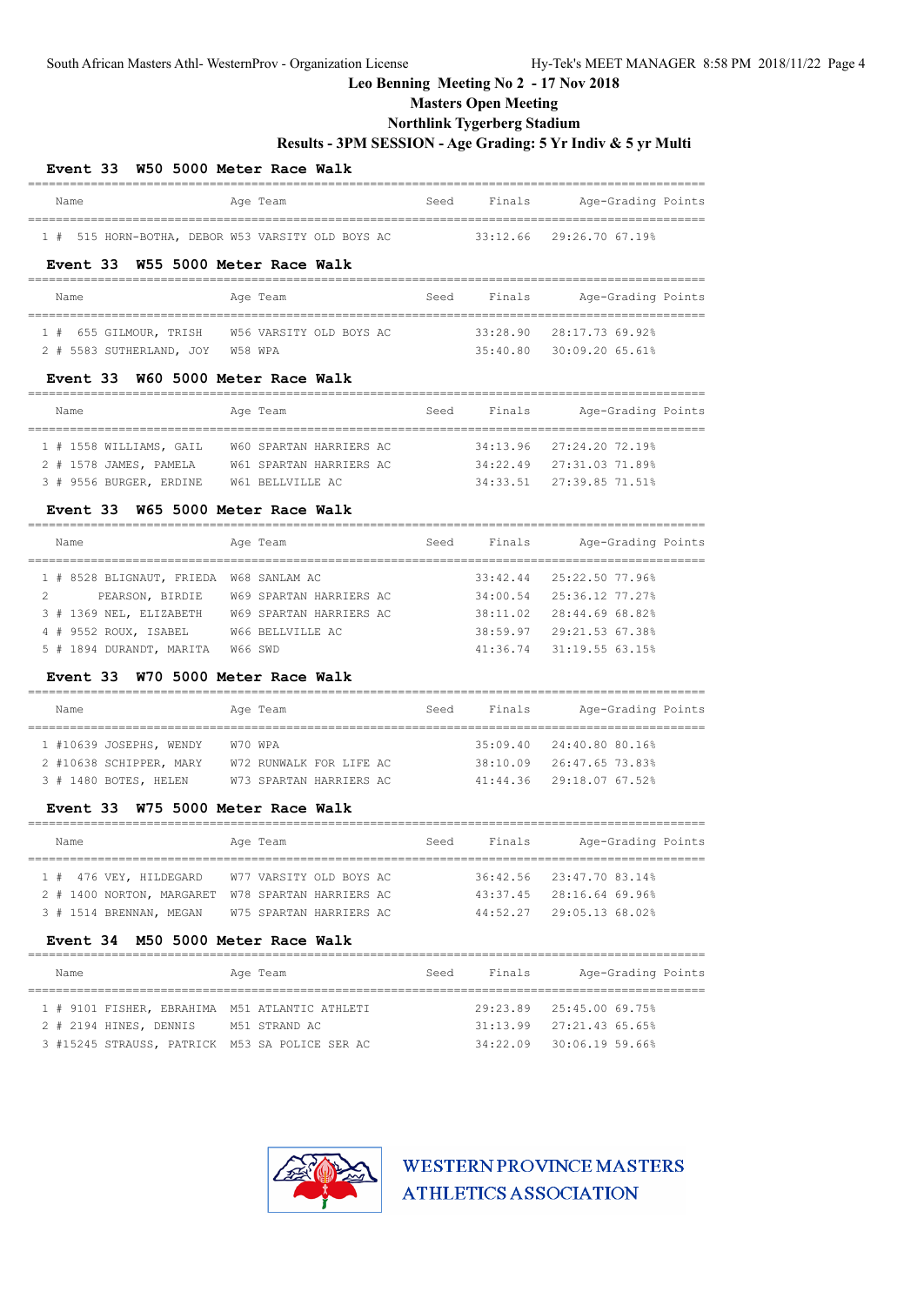# **Masters Open Meeting**

## **Northlink Tygerberg Stadium**

## **Results - 3PM SESSION - Age Grading: 5 Yr Indiv & 5 yr Multi**

| Event 34 M55 5000 Meter Race Walk                                        |                                             |      |                      |                                    |  |
|--------------------------------------------------------------------------|---------------------------------------------|------|----------------------|------------------------------------|--|
| Name                                                                     | Age Team                                    | Seed | Finals               | Age-Grading Points                 |  |
| 1 # 5951 PAPIER, ADAM<br>2 # 1805 DONSON, HILTON M55 SPARTAN HARRIERS AC | M56 BRACKENFELL ACC                         |      | 29:18.77<br>35:06.46 | 24:35.61 73.03%<br>29:27.33 60.97% |  |
| Event 34 M60 5000 Meter Race Walk                                        |                                             |      |                      |                                    |  |
| Name<br>--------------------------------                                 | Age Team<br>------------------------------- | Seed | Finals               | Age-Grading Points                 |  |
| 1 #13579 WALTERS, SCHALK M60 BELLVILLE AC                                |                                             |      | 35:15.25             | 28:13.47 63.63%                    |  |
| Event 34 M65 5000 Meter Race Walk                                        |                                             |      |                      |                                    |  |
| Name                                                                     | Age Team                                    | Seed | Finals               | Age-Grading Points                 |  |
| 1 # 8574 VAN ZYL, JOHAN                                                  | M69 SANLAM AC                               |      | 31:36.47             | 24:01.32 74.76%                    |  |
| Event 34 M70 5000 Meter Race Walk                                        |                                             |      |                      |                                    |  |
| Name                                                                     | Age Team                                    |      | Seed Finals          | Age-Grading Points                 |  |
| 1 # 1845 WONFOR, PATRICK                                                 | M73 SPARTAN HARRIERS AC                     |      | 34:09.74             | 24:29.67 73.32%                    |  |
| 2 # 6244 DIEDERICKS, LEN                                                 | M73 WPA                                     |      | 35:23.61             | 25:22.63 70.77%                    |  |
| Event 34 M75 5000 Meter Race Walk                                        |                                             |      |                      |                                    |  |
| Name                                                                     | Age Team                                    | Seed | Finals               | Age-Grading Points                 |  |
| 1 # 4647 SPENCER, JURGEN                                                 | M78 BELLVILLE AC                            |      | 32:58.00             | 22:08.83 81.09%                    |  |
| 2 # 5675 DONALD, PETER M75 WEST COAST AC                                 |                                             |      | 44:22.31             | 29:48.55 60.25%                    |  |
| W40 5000 Meter Run<br><b>Event 37</b>                                    |                                             |      |                      |                                    |  |
| Name                                                                     | Age Team                                    | Seed | Finals               | Age-Grading Points                 |  |
| 1 # 2874 BRINK, ELIZABETH W44 DURBANVILLE AC                             |                                             |      | 22:19.25             | 21:49.12 66.05%                    |  |
| Event 38 M35 5000 Meter Run                                              |                                             |      |                      |                                    |  |
| Name                                                                     | Age Team                                    | Seed | Finals               | Age-Grading Points                 |  |
| 1 # 8933 BROERS, NEIL M36 CAPE MULTI-SPORT                               |                                             |      |                      | 17:09.71  17:09.72  73.52%         |  |
| M40 5000 Meter Run<br><b>Event 38</b><br>_______________________         |                                             |      |                      |                                    |  |
| Name                                                                     | Age Team                                    | Seed | Finals               | Age-Grading Points                 |  |
|                                                                          |                                             |      |                      |                                    |  |

|  |                                         | 1 # 8980 VAN DER WALT, TJA M40 CAPE MULTI-SPORT  | $17:47.71$ $17:10.45$ $73.46\%$ |
|--|-----------------------------------------|--------------------------------------------------|---------------------------------|
|  |                                         | 2 #15670 VAN ROOYEN, CHRIS M41 BOXER WP ATH CLUB | 17:57.15  17:19.56  72.82%      |
|  |                                         | 3 # 43 ISAACS, MARCUS M43 DURBANVILLE AC         | $18:54.89$ $18:15.2969.118$     |
|  | 4 # 3237 JURIES, CHUBASCO M43 ITHEKO AC |                                                  | 19:08.47  18:28.39  68.30%      |

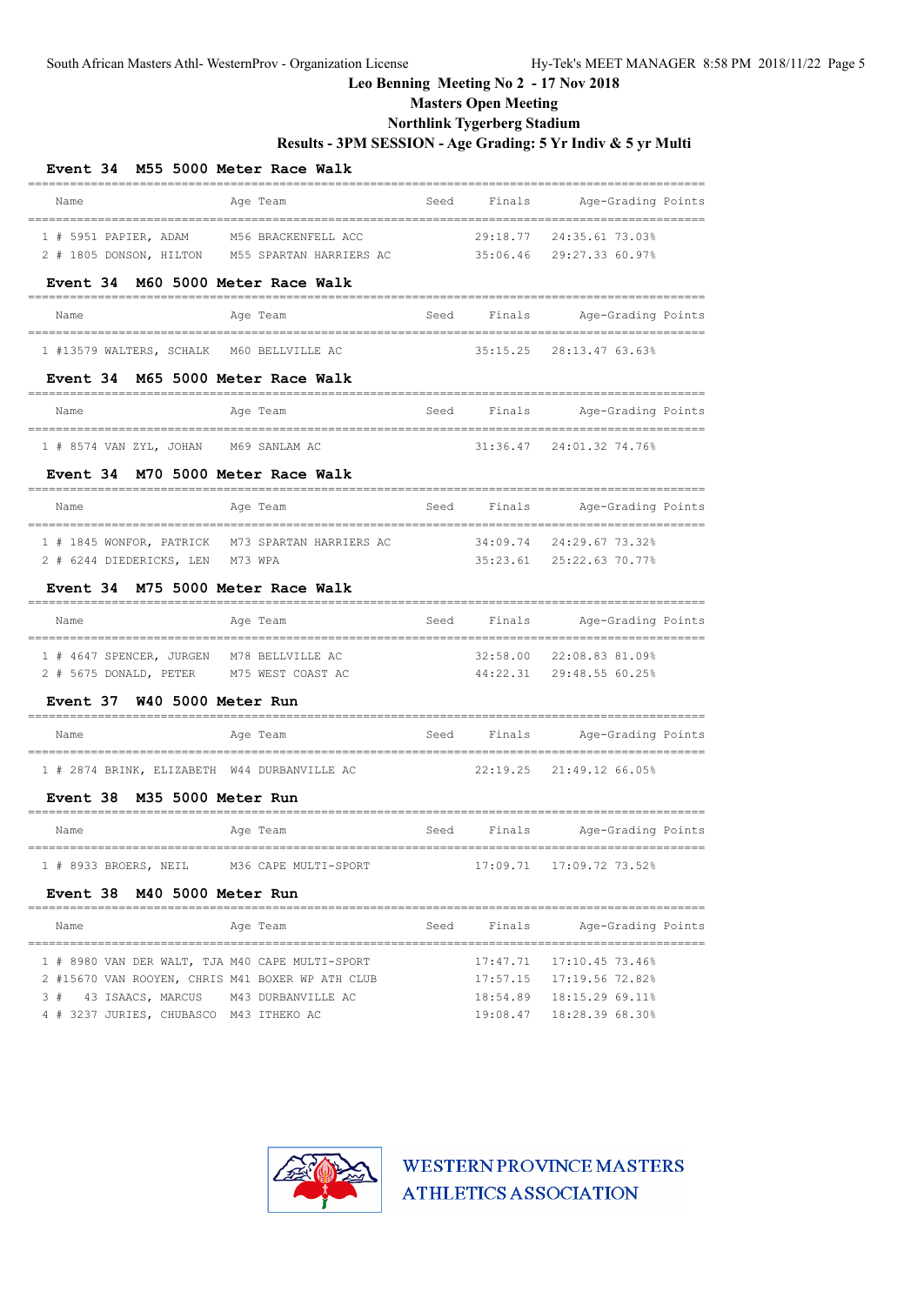# **Masters Open Meeting**

## **Northlink Tygerberg Stadium**

## **Results - 3PM SESSION - Age Grading: 5 Yr Indiv & 5 yr Multi**

| Event 38 M45 5000 Meter Run                                               |                         |      |          |                    |  |                    |  |
|---------------------------------------------------------------------------|-------------------------|------|----------|--------------------|--|--------------------|--|
| Name<br>Age Team<br>_______________________<br>__________________________ |                         | Seed | Finals   | Age-Grading Points |  |                    |  |
| 1 #15671 PEACOCK, MICHAEL M45 BOXER WP ATH CLUB                           |                         |      | 21:31.97 | 20:01.80 62.99%    |  |                    |  |
| Event 38 M50 5000 Meter Run<br>--------                                   |                         |      |          |                    |  |                    |  |
| Age Team<br>Name                                                          |                         | Seed | Finals   | Age-Grading Points |  |                    |  |
| $1$ # 9912 KELLY, PERCY                                                   | M53 ITHEKO AC           |      | 20:03.00 | 17:57.05 70.29%    |  |                    |  |
| Event 39 W30 Weight Throw                                                 |                         |      |          |                    |  |                    |  |
| Name                                                                      | Age Team                |      |          | Finals<br>Seed     |  | Age-Grading Points |  |
| 1 #11500 HATTINGH, OLIVE                                                  | W31 BELLVILLE AC        |      |          | 6.09m              |  | 6.09m 25.81%       |  |
| Event 39 W35 Weight Throw                                                 |                         |      |          |                    |  |                    |  |
| Name                                                                      | Age Team                |      | Seed     | Finals             |  | Age-Grading Points |  |
| 1 # 1298 MALLIN, EZETTE                                                   | W36 VARSITY OLD BOYS AC |      |          | 7.35m              |  | 8.02m 34.01%       |  |
| Event 39 W40 Weight Throw                                                 |                         |      |          |                    |  |                    |  |
| Name                                                                      | Age Team                |      |          | Seed<br>Finals     |  | Age-Grading Points |  |
| $1$ # 9541 KRUGER, SANET                                                  | W42 BELLVILLE AC        |      |          | 9.15m              |  | 10.84m 45.96%      |  |
| Event 39 W55 Weight Throw                                                 |                         |      |          |                    |  |                    |  |
| Name                                                                      | Age Team                |      |          | Finals<br>Seed     |  | Age-Grading Points |  |
| 1 #48868 SMITH, JACKIE                                                    | W56 BOLMA               |      |          | 8.03m              |  | 10.37m 43.95%      |  |
| 2 #11004 DRAMAT, FARIEDA                                                  | W59 TYGERBERG AC        |      |          | 7.49m              |  | $9.67m$ $41.00%$   |  |
| Event 39 W65 Weight Throw                                                 |                         |      |          |                    |  |                    |  |
| Name                                                                      | Age Team                |      |          | Seed<br>Finals     |  | Age-Grading Points |  |
| 1 # 368 ERASMUS, ZELDA                                                    | W66 BOLMA               |      |          | 10.54m             |  | 13.97m 59.21%      |  |
| 2 # 1596 GRIESEL, RONEL                                                   | W66 BOLMA               |      |          | 9.31m              |  | 12.34m 52.30%      |  |
| 3 # 1894 DURANDT, MARITA                                                  | W66 SWD                 |      |          | 8.84m              |  | 11.72m 49.66%      |  |
| 4 #13023 DU TOIT, ALETTA                                                  | W67 BELLVILLE AC        |      |          | 7.92m              |  | 10.50m 44.49%      |  |
| Event 39 W70 Weight Throw                                                 |                         |      |          |                    |  |                    |  |
| Name<br>================================                                  | Age Team                |      |          | Finals<br>Seed     |  | Age-Grading Points |  |
| 1 #14000 GROBBELAAR, ELIZE W73 BELLVILLE AC                               |                         |      |          | 7.63m              |  | 11.19m 47.42%      |  |